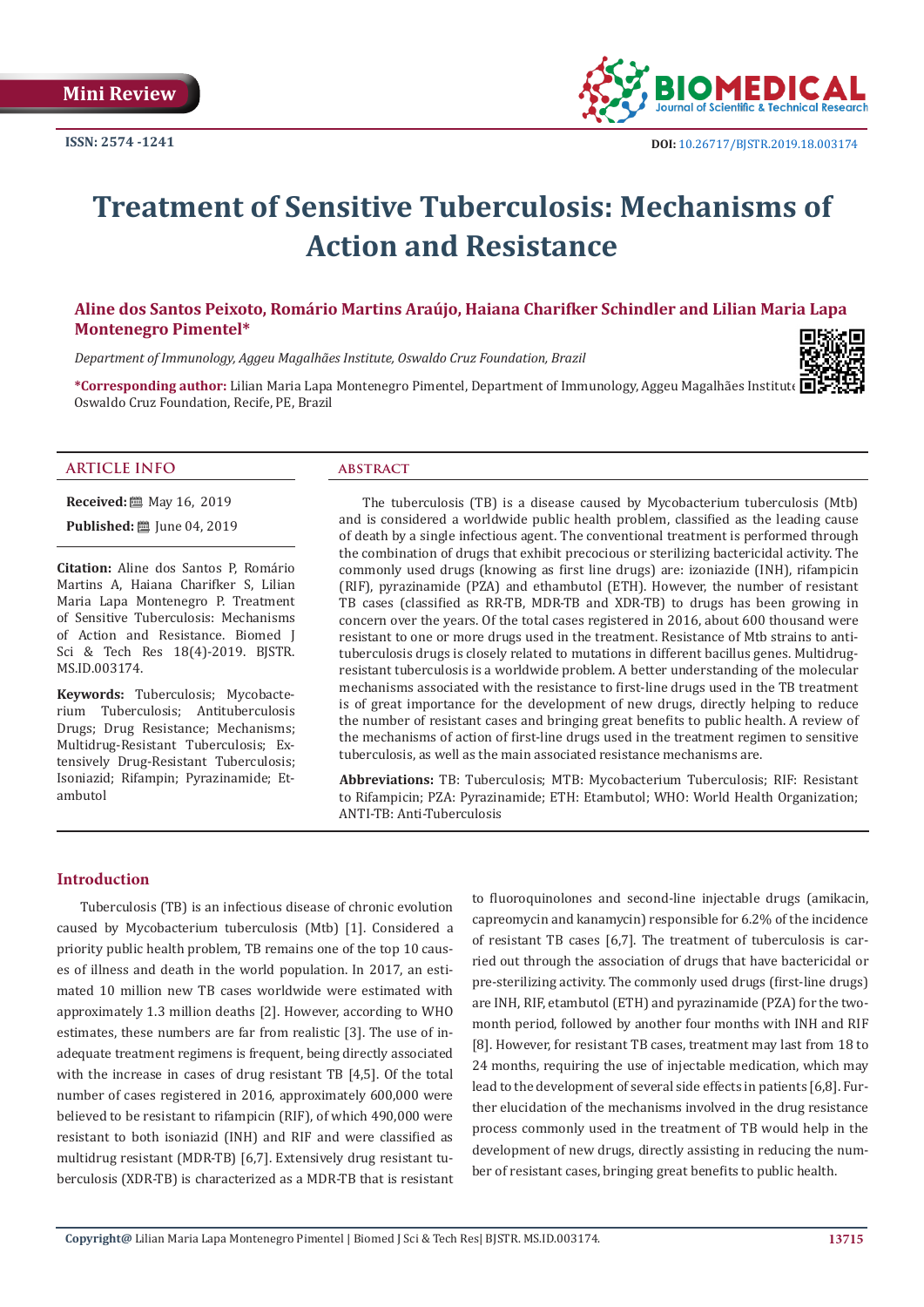# **Mechanisms of Drug Resistance in Mycobacterium Tuberculosis**

Proper drug association, correct dosage, and long-term use are the basic principles for treatment, avoiding bacterial persistence and developing drug resistance, and thus ensuring patient healing. Currently, the standard treatment recommended by the World Health Organization (WHO) is the concomitant use of four antimicrobials: isoniazid, ethambutol, rifampicin and pyrazinamide given once in a single dose [2]. Among the characteristics of mycobacteria, the cell wall contains virulence factors that alter the normal functioning of host cells. The lipid coating imparts the group's distinguishing characteristics as acid resistance, extreme hydrophobicity and resistance to poor disinfectants. It probably also contributes to the slow growth rate of some species by restricting nutrient uptake [9]. Such impermeability of the envelope justifies the presence of pore-forming proteins (porins) as well as making it difficult for an effective host response to combat this pathogen [10].

The cases of resistant tuberculosis are classified according to the sensitivity of M. tuberculosis to the first- and second-line medications used in the drug treatment of disease. The presence of multidrug resistance (resistance to RIF / INH or another firstline drug) indicates the use of the treatment regimen for MDR-TB, which involves second-line treatment drugs. Extensively resistant tuberculosis treatment should be performed in a tertiary health care network, which specializes in the treatment of resistant tuberculosis. Individualized schedules and reserve drugs are used [11]. It is worth noting that the treatment of the resistant forms becomes longer, exceeding 6 months of the traditional scheme and can reach up to 24 months or more [12].

# **Mechanism of Action and Resistance to First-Line Treatment Drugs**

**Isoniazid:** The hydrazide of isonicotinic acid or isoniazid (INH), due to its significant bactericidal activity, has become a fundamental component of first-line anti-tuberculosis (ANTI-TB) regimens [13]. It was inserted into the anti-TB regime in the 50's which remains to this day a four-drug regime implemented globally for susceptible TB drugs [14]. The prodrug INH enters the cytoplasm of M. tuberculosis through simple passive diffusion; being able to act only on microorganisms in the active process of replication, not acting during the stationary phase of growth or growing under anaerobic conditions [14,15]. Because it is a prodrug, INH is activated by the enzyme catalase-peroxidase encoded by the KatG gene. Once activated it interferes in the synthesis of essential mycolic acids by inhibiting NADH-enoyl-ACP-reductase, which is encoded by the inhA gene [13,16]. Mutations in the katG gene play a very important role in mediating resistance to INH as it develops the inactivation of this non-essential enzyme [15,17].

**Etambutol:** Etambutol (ETH) was inserted into the treatment of tuberculosis in the 1960s, acting against intra- and extracellular

bacilli, with a bacteriostatic characteristic [11]. ETH and its mechanism of action involves several cellular activities; the most likely mechanism is that the drug acts as an inhibitor of arabinosyl transferase enzymes involved in cell wall biosynthesis [18,19]. It is also known that ethambutol has bacteriostatic activity against non-replicating bacteria, bactericidal against replicating bacilli, as well as intramacrophagic activity [20]. The resistance mechanism of ETH is mainly linked to missense mutations in the embrB gene. The mutation of codon 306 embB is more frequent in clinical isolates resistant to EMB, representing up to 68% of resistant strains [16]. To confirm ETH resistance, the region that determined this resistance in strains spontaneously resistant to ethambutol was sequenced. The results suggested embrB 306 mutations are sufficient to confer resistance to ethambutol and the detection of such mutations should be considered in the development of rapid molecular tests [14]. Recently, mutations in the ubiA gene, which synthesize enzymes involved in cell wall synthesis, have also been characterized as causing ethambutol resistance in conjunction with mutations in the embrB gene [16].

**Rifampicin:** Rifampin (RIF), a semi-synthetic derivative of rifamycin, was first introduced as a first-line drug against tuberculosis in the 1970s and is currently still considered one of the most potent drugs in the treatment of M. tuberculosis [21,22]. RIF diffuses freely through the M. tuberculosis cell wall and once inside the cell, inhibits gene transcription, with the blocking of the RNA polymerase enzyme, preventing the transcription of messenger RNA [21]. Resistance to RIF in M. tuberculosis can be attributed mainly to β-subunit modifications of RNA due to mutations in rpoB gene coding. Mutations in the 81 bp region of rpoB gene are found in about 96% of RIF-resistant M. tuberculosis isolates. Mutations at positions 531, 526 and 516 are among the most frequent mutations in RIF-resistant lines [21&13]. We highlight that although RIF interferes in the synthesis of RNA by binding to the ß-subunit of RNA polymerase, it was evidenced that RIF binding to the rpoB target induced hydroxyl radical formation in susceptible but nonresistant bacilli [16].

**Pyrazinamide:** Pyrazinamide (PZA), a nicotinamide analogue, which is the precursor of niacin (vitamin B3 and nicotinic acid), is the only drug in the current TB treatment regimen with sterilizing activity [23]. Unlike all other drugs involved in the treatment of TB, the PZA has a better action against bacilli that are in slow multiplication activity [16]. PZA plays a key role in the treatment of first-line tuberculosis, as it contributes to the reduction of treatment time from 12 to 6 months [21]. It is known that PZA is a prodrug that crosses the membrane of the Mycobacterium by passive diffusion and that in the cytoplasm is transformed into pyrazinoic acid (POA) by activity of the enzyme pyrazinamidase/ nicotinamidase encoded by the pncA gene of M. tuberculosis [16]. The POA causes the intracellular medium to become acid causing alterations in the permeability and transport characteristics of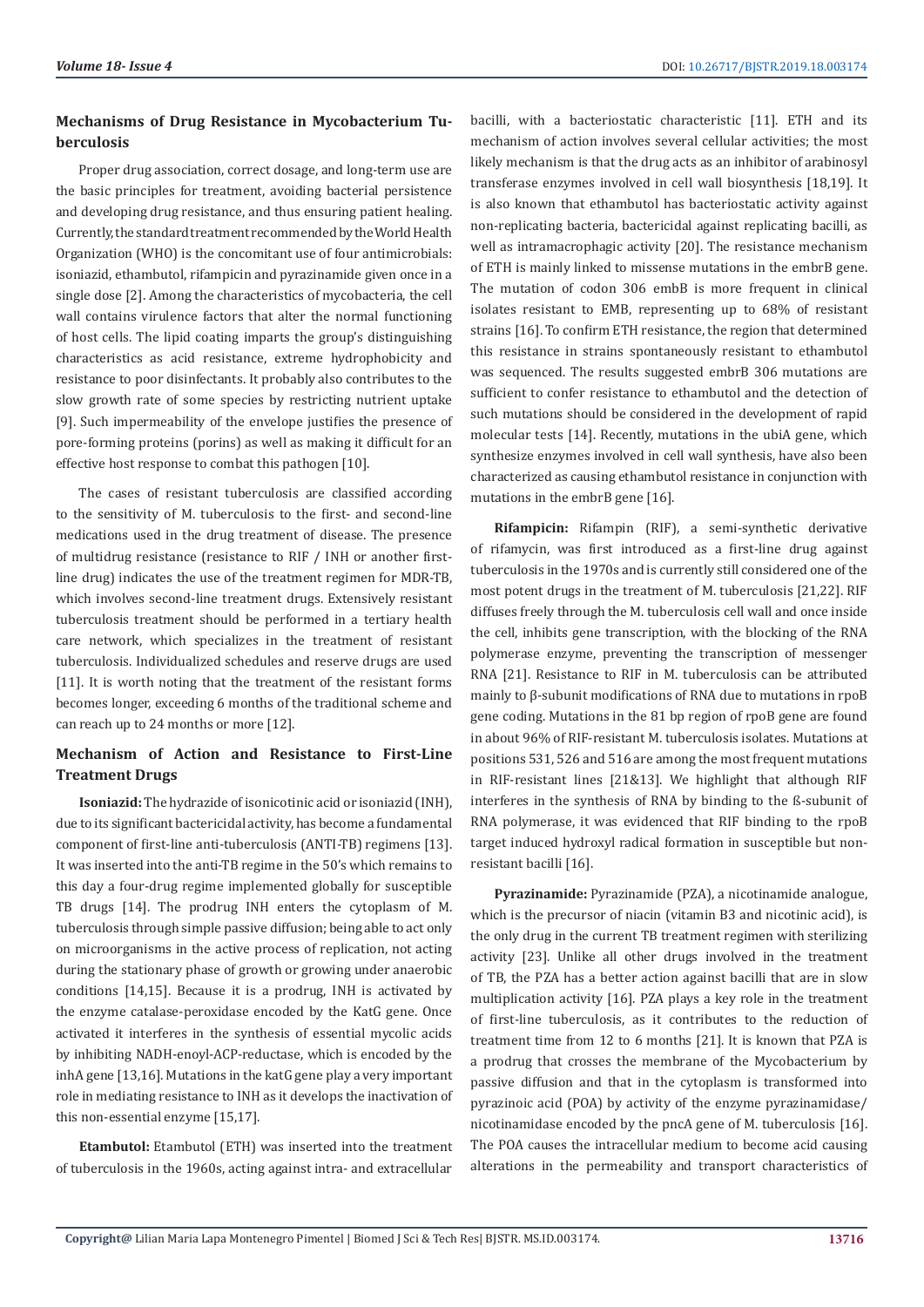the membrane, provoking cellular damage besides interacting with enzymes linked to the translation phase of protein synthesis. inhibiting its synthesis [13,23]. Its mechanism of action against M. tuberculosis is the least understood of all first-line tuberculosis drugs [21]. The conventional model proposed that a low pH was required for PZA activity, but this was questioned suggesting that PZA also fatty acid synthesis, which is not yet well characterized. Other hypotheses would be that the PZA could block some virulence factor of the bacterium or that the PZA may have the ability to bind to the ribosomal protein S1 (RpsA), which interrupts the translation of the protein [24]. Mutations in the pncA gene are the main mechanism of resistance of PZA in M. tuberculosis. PncA mutations are highly diverse and spread throughout the gene, which is unique to PZA resistance. Most PZA-resistant strains of M. tuberculosis (72-99%, mean 85%) have mutations in pncA [16].

#### **Conclusion**

The current treatment regimen is still long, totaling 6 months to complete, when success is achieved. This long period compromises the adherence of the patient, who often ends up abandoning treatment due to the time and related adverse effects, mainly the hepatotoxicity caused by all antimicrobials. Because of the low availability of medicines on the market and the failures to cure this disease due to abandonment or errors in administration, patients with multidrug-resistant bacilli appeared on first-line drugs and, in some cases, on second-line drugs. Obtaining new drugs with various pharmacological potentials becomes fundamental and increasingly necessary due, among other reasons, to the resistance of microorganisms to drugs.

#### **Acknowledgement**

We thank the staff of the Laboratory of Immunoepidemiology, Department of Immunology, Aggeu Magalhães Institute, Oswaldo Cruz Foundation.

#### **References**

- 1. [Cole ST, Brosch R, Parkhill J, Garnier T, Churcher C, et al. \(1998\)](https://www.ncbi.nlm.nih.gov/pubmed/9634230)  [Deciphering the Biology of Mycobacterium tuberculosis from the](https://www.ncbi.nlm.nih.gov/pubmed/9634230)  [complete genome sequence. Nature 393\(6685\): 537-544.](https://www.ncbi.nlm.nih.gov/pubmed/9634230)
- 2. [\(2017\) Global tuberculosis report. Geneva: World Health Organization.](https://apps.who.int/iris/bitstream/handle/10665/274453/9789241565646-eng.pdf)
- 3. [Jamal FJ, Moherdaui F \(2007\) Tuberculosis and HIV infection in Brazil:](http://www.scielo.br/scielo.php?script=sci_arttext&pid=S0034-89102007000800014&lng=pt&tlng=pt)  [magnitude of the problem and strategies for control. Rev Saude Publica](http://www.scielo.br/scielo.php?script=sci_arttext&pid=S0034-89102007000800014&lng=pt&tlng=pt)  [41\(1\): 104-110.](http://www.scielo.br/scielo.php?script=sci_arttext&pid=S0034-89102007000800014&lng=pt&tlng=pt)
- 4. [Bailey SL, Roper MH, Huayta M, Trejos N, López Alarcón V, et al. \(2011\)](https://www.ncbi.nlm.nih.gov/pubmed/21219682)  [Missed opportunities for tuberculosis diagnosis. The international](https://www.ncbi.nlm.nih.gov/pubmed/21219682)  [journal of tuberculosis and lung disease 15\(2\): 205-210.](https://www.ncbi.nlm.nih.gov/pubmed/21219682)
- 5. [Walker IF, Shi O, Hicks J, Elsey H, Wei X, et al. \(2019\) Analysis of loss to](https://erj.ersjournals.com/content/early/2019/04/05/13993003.00353-2018)  [follow up in 4,099 multidrug-resistant pulmonary tuberculosis patients.](https://erj.ersjournals.com/content/early/2019/04/05/13993003.00353-2018)  [European Respiratory Journal: 53\(5\).](https://erj.ersjournals.com/content/early/2019/04/05/13993003.00353-2018)
- 6. [Ferreira KR, Orlandi GM, Silva TC, Bortolozzi MR, França FOS, et al.](http://www.scielo.br/scielo.php?script=sci_arttext&pid=S0080-62342018000100490&lng=en&tlng=en)  [\(2018\) Representações sobre a adesão ao tratamento da Tuberculose](http://www.scielo.br/scielo.php?script=sci_arttext&pid=S0080-62342018000100490&lng=en&tlng=en)  [Multidroga Resistente. Rev Esc Enferm USP 52: e03412.](http://www.scielo.br/scielo.php?script=sci_arttext&pid=S0080-62342018000100490&lng=en&tlng=en)
- 7. [Koch A, Cox H, Mizrahi V \(2018\) Drug-resistant tuberculosis: challenges](https://www.ncbi.nlm.nih.gov/pubmed/29885623) [and opportunities for diagnosis and treatment. Current opinion in](https://www.ncbi.nlm.nih.gov/pubmed/29885623) [pharmacology 42: 7-15.](https://www.ncbi.nlm.nih.gov/pubmed/29885623)
- 8. [\(2011\) BRASIL. MINISTÉRIO DA SAÚDE. SECRETARIA DE VIGILÂNCIA](http://bvsms.saude.gov.br/bvs/.../manual_recomendacoes_controle_tuberculose_brasil.pdf) [EM SAÚDE. DEPARTAMENTO DE VIGILÂNCIA EPIDEMIOLÓGICA.](http://bvsms.saude.gov.br/bvs/.../manual_recomendacoes_controle_tuberculose_brasil.pdf) [Manual de recomendações para o controle da tuberculose no Brasil.](http://bvsms.saude.gov.br/bvs/.../manual_recomendacoes_controle_tuberculose_brasil.pdf)
- 9. [Saravanan M, Niguse S, Abdulkader M, Tsegay E, Hailekiros H, et al.](https://www.ncbi.nlm.nih.gov/pubmed/29486274) [\(2018\) Review on emergence of drug-resistant tuberculosis \(MDR &](https://www.ncbi.nlm.nih.gov/pubmed/29486274) [XDR-TB\) and its molecular diagnosis in Ethiopia. Microbial pathogenesis,](https://www.ncbi.nlm.nih.gov/pubmed/29486274) [117: 237-242.](https://www.ncbi.nlm.nih.gov/pubmed/29486274)
- 10. [Daffé M. \(2015\) The cell envelope of tubercle bacilli. Tuberculosis 95:](https://www.ncbi.nlm.nih.gov/pubmed/25819158) [S155-S158.](https://www.ncbi.nlm.nih.gov/pubmed/25819158)
- 11. [Rabahi MF, Silva Junior LR, Ferreira ACG, Silva DGST, Conde MB, et al.](http://www.scielo.br/scielo.php?pid=S1806-37132017000600472&script=sci_abstract&tlng=en) [\(2017\) Tratamento da tuberculose. Jornal Brasileiro de Pneumologia](http://www.scielo.br/scielo.php?pid=S1806-37132017000600472&script=sci_abstract&tlng=en) [43\(5\): 472-486.](http://www.scielo.br/scielo.php?pid=S1806-37132017000600472&script=sci_abstract&tlng=en)
- 12. [Horsburgh CR Jr, Barry CE 3rd, Lange C \(2015\) Treatment of tuberculosis.](https://www.nejm.org/doi/full/10.1056/NEJMra1413919) [New England Journal of Medicine, 373\(22\): 2149-2160.](https://www.nejm.org/doi/full/10.1056/NEJMra1413919)
- 13. [Chakraborty Sumit, Rhee Kyu Y \(2015\) Tuberculosis drug development:](https://www.ncbi.nlm.nih.gov/pubmed/25877396) [history and evolution of the mechanism-based paradigm. Cold Spring](https://www.ncbi.nlm.nih.gov/pubmed/25877396) [Harbor perspectives in medicine 5 \(8\): a021147.](https://www.ncbi.nlm.nih.gov/pubmed/25877396)
- 14. [Bhat ZS, Rather MA, Maqbool M, Lah HU, Yousuf SK, et al. \(2017\) Cell](https://www.ncbi.nlm.nih.gov/pubmed/28946393) [wall: a versatile fountain of drug targets in Mycobacterium tuberculosis.](https://www.ncbi.nlm.nih.gov/pubmed/28946393) [Biomedicine & Pharmacotherapy 95: 1520-1534.](https://www.ncbi.nlm.nih.gov/pubmed/28946393)
- 15. [Unissa AN, Subbian S, Hanna LE, Selvakumar N \(2016\) Overview on](https://www.ncbi.nlm.nih.gov/pubmed/27612406) [mechanisms of isoniazid action and resistance in Mycobacterium](https://www.ncbi.nlm.nih.gov/pubmed/27612406) [tuberculosis. Infection Genetics and Evolution 45: 474-492.](https://www.ncbi.nlm.nih.gov/pubmed/27612406)
- 16. [Zhang Y, YewWW \(2015\) Mechanisms of drug resistance in](https://www.ncbi.nlm.nih.gov/pubmed/26467578) [Mycobacterium tuberculosis: update 2015. The International Journal of](https://www.ncbi.nlm.nih.gov/pubmed/26467578) [Tuberculosis and Lung Disease 19 \(11\): 1276-1289.](https://www.ncbi.nlm.nih.gov/pubmed/26467578)
- 17. [Hoagland DT, Liu J, Lee RB, Lee RE \(2016\) New agents for the treatment](https://www.ncbi.nlm.nih.gov/pubmed/27151308) [of drug-resistant Mycobacterium tuberculosis. Advanced drug delivery](https://www.ncbi.nlm.nih.gov/pubmed/27151308) [reviews 102: 55-72.](https://www.ncbi.nlm.nih.gov/pubmed/27151308)
- 18. [Zimmerman M, Lestner J, Prideaux B, O'Brien P, Dias-Freedman I, et](https://www.ncbi.nlm.nih.gov/pubmed/28696241) [al. \(2017\). Ethambutol partitioning in tuberculous pulmonary lesions](https://www.ncbi.nlm.nih.gov/pubmed/28696241) [explains its clinical efficacy. Antimicrobial agents and chemotherapy](https://www.ncbi.nlm.nih.gov/pubmed/28696241) [61\(9\): e00924-17.](https://www.ncbi.nlm.nih.gov/pubmed/28696241)
- 19. [Larsen EM, Stephens DC, Clarke NH, Johnson RJ \(2017\) Ester-prodrugs of](https://www.ncbi.nlm.nih.gov/pubmed/28882482) [ethambutol control its antibacterial activity and provide rapid screening](https://www.ncbi.nlm.nih.gov/pubmed/28882482) [for mycobacterial hydrolase activity. Bioorganic & medicinal chemistry](https://www.ncbi.nlm.nih.gov/pubmed/28882482) [letters 27\(19\): 4544-4547.](https://www.ncbi.nlm.nih.gov/pubmed/28882482)
- 20. [Chamberlain PD, Sadaka A, Berry S, Lee AG \(2017\) Ethambutol optic](https://journals.lww.com/co-ophthalmology/Abstract/2017/11000/Ethambutol_optic_neuropathy.2.aspx) [neuropathy. Current opinion in ophthalmology 28 \(6\): 545-551.](https://journals.lww.com/co-ophthalmology/Abstract/2017/11000/Ethambutol_optic_neuropathy.2.aspx)
- 21. [Du Preez I, Loots DT \(2018\) Novel insights into the](https://www.ncbi.nlm.nih.gov/pubmed/30558443) [pharmacometabonomics of first-line tuberculosis drugs relating to](https://www.ncbi.nlm.nih.gov/pubmed/30558443) [metabolism, mechanism of action and drug-resistance. Drug metabolism](https://www.ncbi.nlm.nih.gov/pubmed/30558443) [reviews 50 \(4\): 466-481.](https://www.ncbi.nlm.nih.gov/pubmed/30558443)
- 22. [Tuyiringire N, Tusubira D, Munyampundu JP, Tolo CU, Muvunyi CM,](https://www.ncbi.nlm.nih.gov/pmc/articles/PMC6165828/) [et al. \(2018\) Application of metabolomics to drug discovery and](https://www.ncbi.nlm.nih.gov/pmc/articles/PMC6165828/) [understanding the mechanisms of action of medicinal plants with anti](https://www.ncbi.nlm.nih.gov/pmc/articles/PMC6165828/)[tuberculosis activity. Clinical and translational medicine 7\(1\): 29.](https://www.ncbi.nlm.nih.gov/pmc/articles/PMC6165828/)
- 23. [Lambert N, Abdalla AE, Duan X, Xie J \(2017\) Emerging drugs and drug](https://www.ncbi.nlm.nih.gov/pubmed/27822967) [targets against tuberculosis. Journal of drug targeting 25\(4\): 296-306.](https://www.ncbi.nlm.nih.gov/pubmed/27822967)
- 24. [Caño-Muñiz S, Anthony R, Niemann S, Alffenaar JC \(2018\) New](https://www.ncbi.nlm.nih.gov/pubmed/29187395) [approaches and therapeutic options for Mycobacterium tuberculosis in](https://www.ncbi.nlm.nih.gov/pubmed/29187395) [a dormant state. Clinical microbiology reviews 31\(1\): e00060-17.](https://www.ncbi.nlm.nih.gov/pubmed/29187395)